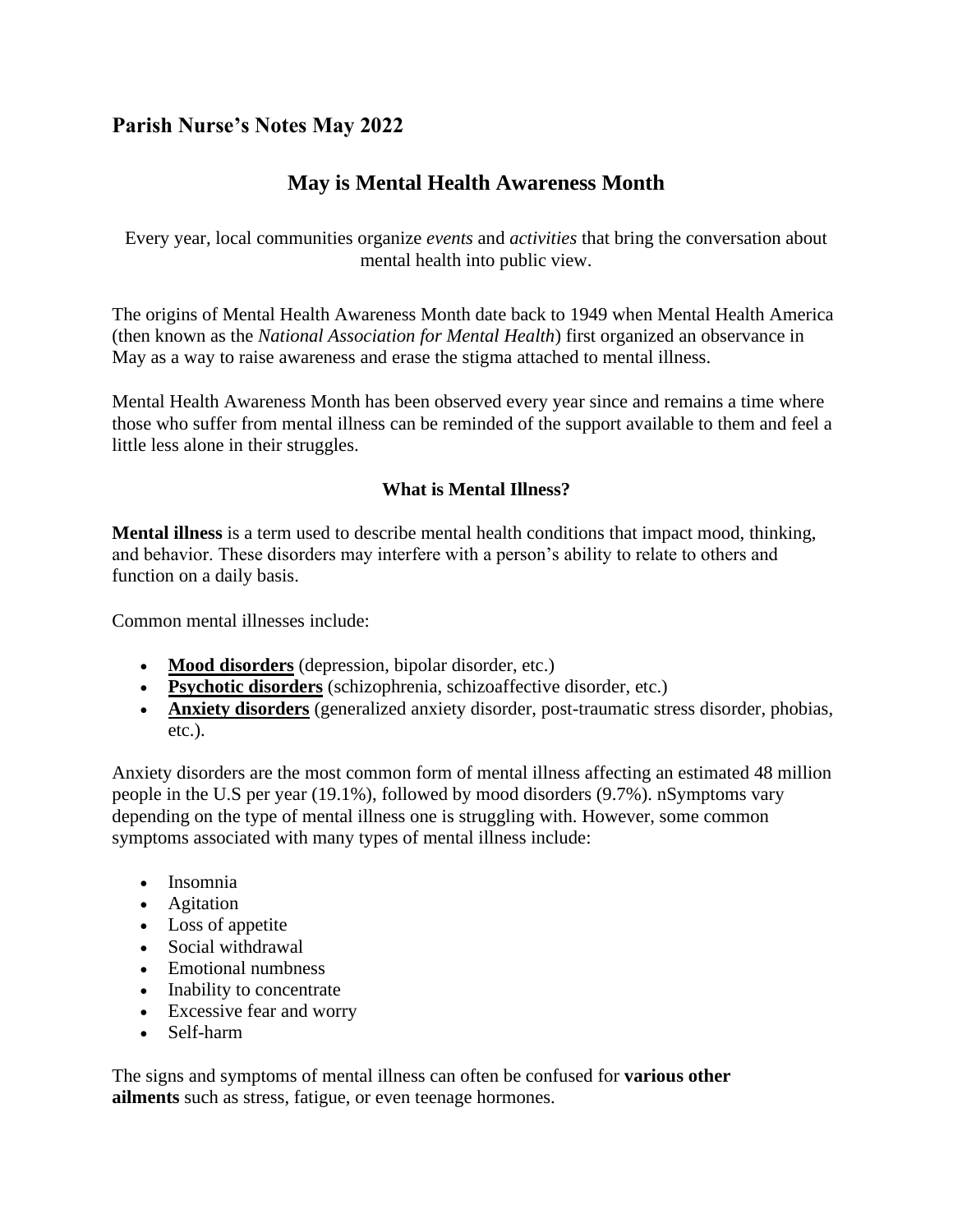#### **Mental Health Awareness Statistics**

According to recent **[estimates from Johns Hopkins](https://www.hopkinsmedicine.org/health/wellness-and-prevention/mental-health-disorder-statistics)**, **one in four US adults** (*26%*) experience mental illness *each year*, while research from NAMI states that one in twenty *live* with a serious mental illness such as schizophrenia or bipolar disorder (*13.1 million*).

Nearly **8 million children and adolescents** in the U.S. suffer from a serious mental illness. In fact, 90% of Americans who die by suicide (*the second leading cause of death among persons aged 10 to 34*) have experienced symptoms of a **treatable** mental health condition such as depression, anxiety disorders or other forms of serious mental illnesses.

Researchers also estimate that half of all chronic mental illness begins by *age 14*, and 75% by *age 24*. Yet despite these statistics, nearly **50%** of people suffering from mental illnesses *do not seek treatment*. In fact, on average, it takes *11 years* for someone to seek help after first experiencing symptoms of a mental disorder.

*This is attributed to the* **stigma** *associated with mental illness as well as underfunding for mental health care providers.* Many struggle in silence without receiving the necessary support needed to manage their condition while others *may not even realize* they have an illness and continue to suffer despite its devastating effects on their lives.

#### **The Stigma of Mental Illness**

**Stigma** is defined as *"a mark of disgrace associated with a particular circumstance, quality, or person.".* The stigma surrounding mental health disorders leads to many people *hiding* their struggles and *avoiding* getting the help they need.

According to the American Psychological Association, more than **a third of Americans** feel uncomfortable interacting with someone who has a mental illness (*39% would view someone differently if they knew of their mental illness, 33% agreed with the statement "people with mental health disorders scare me"*). Research shows that those struggling experience discrimination in *all aspects of society* including at work and when trying to obtain housing due to stereotypes about *violence* and *incompetence*. Americans have been negatively portrayed in the **media** as *dangerous, violent, unable to control themselves*, and mental illness as untreatable or unrecoverable conditions.

In reality, those with mental illness are more likely to be the victims of violence rather than the perpetrators (*10 times more likely than the general population*) and more than 80 percent of people who receive treatment for mental illness report significant improvement in their symptoms.

Those with a mental illness are further stigmatized by *health insurance companies* that refuse service or charge significantly more money for those seeking treatment for mental health disorders compared to those with physical illnesses.